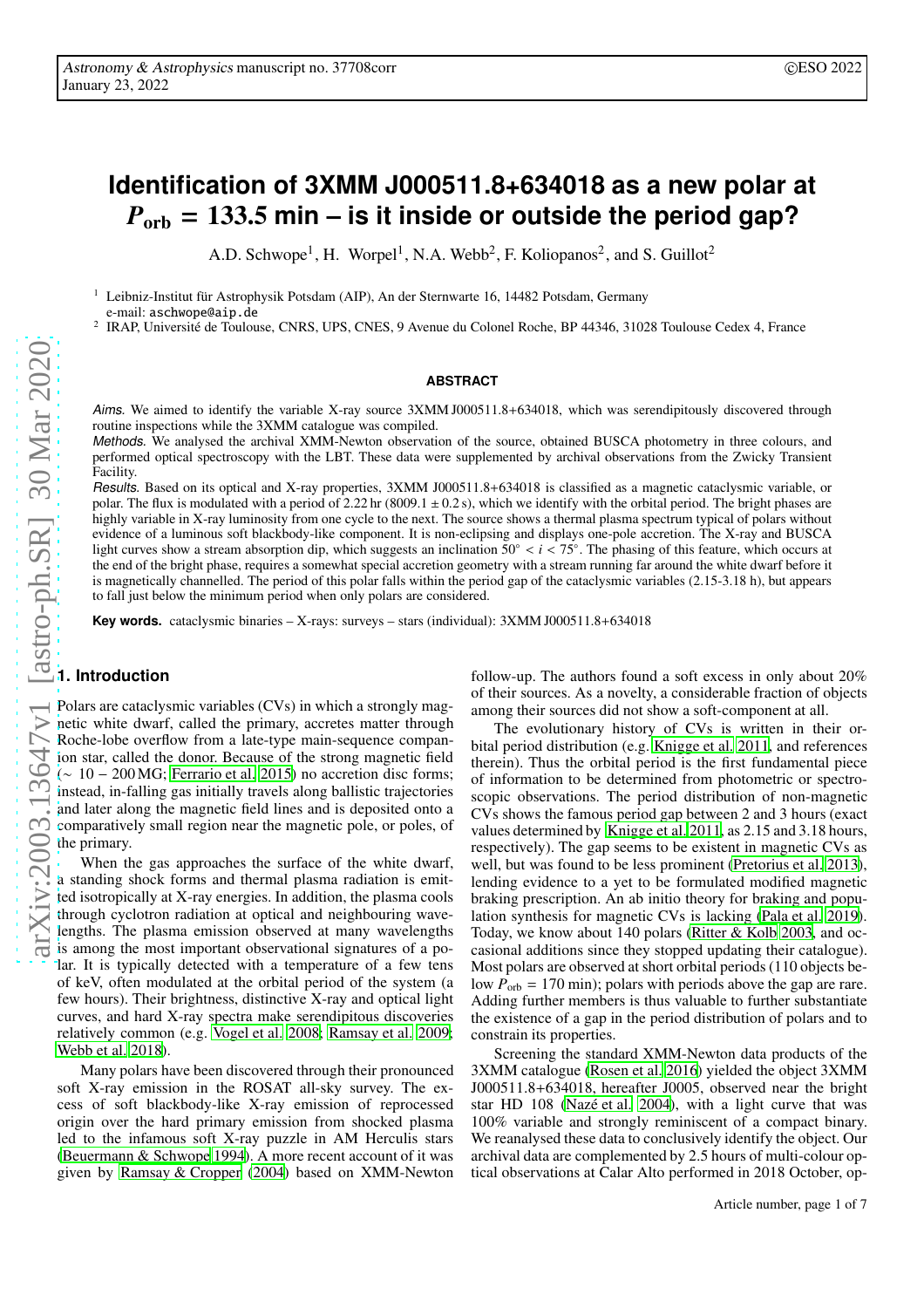

<span id="page-1-0"></span>Fig. 1. EPIC-*pn* X-ray light curve (0.2-10 keV) of J0005, backgroun corrected and binned to time bins of 240 s.

tical spectroscopy performed at the Large Binocular Telescop (LBT) in 2019 November, and several months of monitoring b the Zwicky Transient Facility (ZTF; [Masci et al. 2019\)](#page-6-12).

The source is listed in Data Release 2 of the Gaia catalogue [\(Gaia Collaboration et al. 2016](#page-6-13), [2018\)](#page-6-14); its mean magnitude was  $m<sub>g</sub> = 20.12$  and its parallax negative,  $\pi = -0.10 \pm 0.75$ . Hence, the distance is only poorly constrained to be  $2.8^{+2.2}_{-1.3}$  kp [\(Bailer-Jones et al. 2018](#page-6-15)).

#### **2. X-ray observations**

We retrieved the XMM-Newton observation of J0005 (obsi-0109120101, 2002 August 21). The duration was 36.7 ks. The field was observed with the EPIC-MOS instruments in full-frame mode and EPIC-pn in extended full-frame mode. All exposures used the thick filter. The actual target of the observation, HD 108, is bright enough to cause damage to the Optical Monitor on XMM-Newton, so no optical or ultraviolet data were taken. We found no other archival observations of J0005 by other X-ray observatories. J0005 had a mean EPIC count-rate (mean of the three X-ray cameras) of  $0.0335 \pm 0.0015 \,\mathrm{s}^{-1}$ , yielding  $764 \pm 33$ source photons between 0.2 and 12 keV.

The X-ray light curve of the source (see Figure [1\)](#page-1-0) shows obvious bright and faint phases. This type of light curve is typical for a polar and indicates that an accretion region rotates in and out of view. To derive the period of the modulation, we performed an H-test [\(de Jager et al. 1989\)](#page-6-16) on the photon arrival times and obtained an orbital period of  $7,988 \pm 57$  s, with the  $1\sigma$  uncertainty determined with the bootstrap method. This period is consistent with the long-term optical period found in ZTF data (see Section [3\)](#page-2-0). The EPIC-*pn* light curve folded on this period, covering ∼ 4.2 cycles, is shown in Figure [2](#page-1-1) (top panel). The bright phase lasts 0.55 phase units, and there is a precursor to the genuine bright phase lasting about 0.2 phase units. This precursor and the bright phase seem to be separated by a short phase interval  $(\leq 0.05$  phase units) with zero flux. During the remaining part of the faint phase, the flux is consistent with zero. The shape of the light curve suggests that we see accretion at one dominant pole. Whether the short precursor is to be associated with a second accretion region or is related to the main region cannot be answered based on the few photons that were counted in the phase interval. The low photon count also prevents us from determining whether the precursor is present in all cycles, but to



<span id="page-1-1"></span>Fig. 2. Phase-folded X-ray (top panel, 50 phase bins), BUSCA optical (middle panel), and ZTF optical (bottom panel, 25 phase bins) light curves of 3XMM J000511.8+634018. Phase zero was placed in the centre of the X-ray bright phase, BUSCA data shown in blue, red, and black for the blue, red, and UV filters were adjusted in phase so that the absorption dips coincide. We show the flux ratio with regard to the photometric comparison star. ZTF data through *g*- and *r*-filters shown in blue and red were shifted to approximately coincide with the X-ray data. In the bottom panel both the original (small dots) and the phase-binned (larger dots connected by lines) data are shown. In the top and bottom panels two cycles are plotted for clarity, but error bars for ZTF data are shown only for one cycle for better visibility.

the eye, it appears more pronounced in the first two faint phases of the X-ray light curve.

The luminosity of the bright phases is evidently variable, with a continuous increase in brightness over the four cycles observed by XMM-Newton. A distinct dip also occurs towards the end of the bright phase. This feature is present in all bright phases, on five occasions<sup>[1](#page-1-2)</sup>, as well as in the photometric data obtained with BUSCA (see Section [3\)](#page-2-0). The length of the feature was measured in a phase-folded X-ray light curve and determined to last approximately 300 s (0.038 phase units). During that time interval no X-ray photons were measured from the source.

The bright phases of J0005 show a steadily increasing luminosity. A similar phenomenon was recently reported in [Rea et al.](#page-6-17) [\(2017\)](#page-6-17) for the intermediate or asynchronous polar RX J0838−2827, which the authors suggested was the beat period between the orbital period and the white dwarf spin period. We tested this possibility for J0005 as follows. It is evident from

<span id="page-1-2"></span>The feature is apparently missing at BJD 52507.46 in Fig. [1,](#page-1-0) which is only due to the somewhat coarse binning that was used to produce the figure to avoid confusion.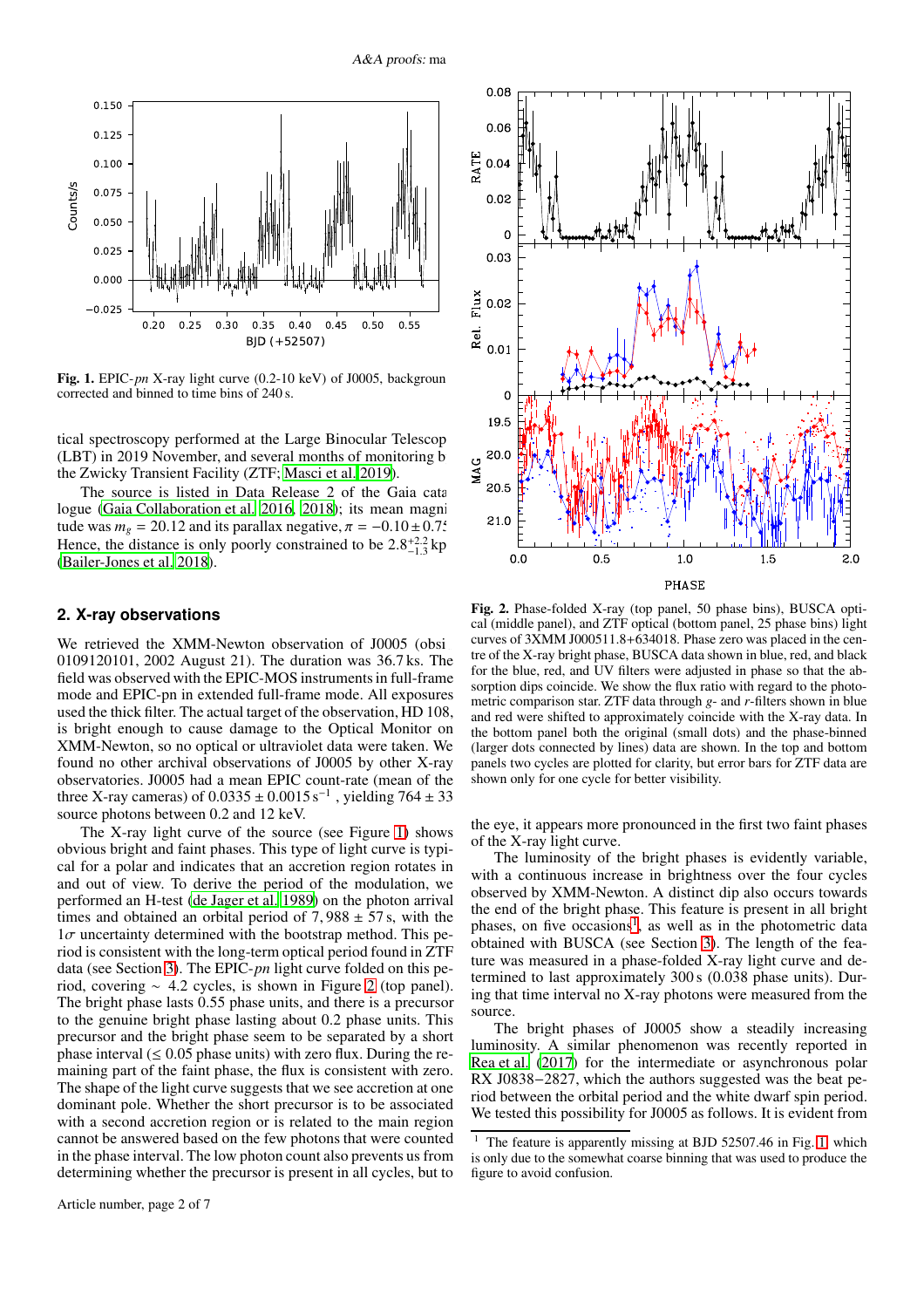

<span id="page-2-1"></span>Fig. 3. X-ray spectral fit of the average bright phase of J0005. The data are shown as points, and the model fit TBabs\*apec are represented as solid lines.

Figure [1](#page-1-0) that if a beat period is present, it must be more than twice as long as the XMM-Newton observation. Thus, any additional period must be longer than about 7,200 s or shorter than 8,900 s in order for the beat period to exceed  $2 \times 36.7$  ks. However, the ZTF data showed no additional periods in this range except for the one-day aliases of the 8009.1 s signal.

There are not enough photons in the observation to extract spectra for each individual bright phase, so we proceeded by assuming a constant spectral shape with variable normalisation and extracted a mean bright phase spectrum. We grouped it to a minimum of 16 counts per bin, and fit it between 0.2 and 10.0 keV to an absorbed plasma model (TBabs\*apec in XSPEC; [Arnaud](#page-6-18) [1996\)](#page-6-18). All three spectra (EPIC-*pn*, MOS1, and MOS2) were fit jointly. We obtained an acceptable fit ( $\chi^2$  = 0.91 for 31 degrees of freedom) with this model. The temperature was not well constrained, but a temperature lower than 7.5 keV is ruled out at the 95% confidence level. The temperature was then fixed at 10 keV, a typical value found among the polars that is difficult to measure precisely, however, given the limited spectral window by XMM-Newton. Furthermore, the observed spectra are subject to intrinsic absorption and reflection, which results in spectral hardening [\(Mukai 2017\)](#page-6-19), so that an unconstrained fit tends to run to the maximum temperature allowed by the model.

The best-fit hydrogen column density of the absorber depends slightly on the (highly uncertain) plasma temperature. For a high temperature of 64 keV, we obtain  $1.09_{-0.02}^{+0.03} \times 10^{21}$  cm<sup>-2</sup>, with the  $1\sigma$  uncertainty determined with the steppar command of Xspec. If the temperature is instead fixed at 10 keV, we obtain  $n_H = 1.49_{-0.27}^{+0.30} \times 10^{21}$  cm<sup>-2</sup>. How do these values compare with the literature? The [HI4PI Collaboration et al. \(2016\)](#page-6-20) gives  $6.1 \times 10^{21}$  cm<sup>-2</sup> for this sky region, which is not consistent with our result. A more recent 3D study by [Green et al. \(2019](#page-6-21)) gives  $1.6^{+0.95}_{-0.15} \times 10^{21}$  cm<sup>-2</sup> for the coordinates and the Gaia distance range of  $2.8^{+2.2}_{-1.3}$  kpc of J0005. This value agrees well enough with ours, and seems to suggest that J0005 is at the nearer end of its plausible Gaia distance range, that the plasma temperature is ∼ 10 keV, and that the system contains little intrinsic absorption, but the data quality is not good enough to make any definitive statement.

A soft blackbody-like component was commonly found in the spectra of polars and some intermediate polars in the ROSAT data (e.g. [Kuijpers & Pringle 1982;](#page-6-22) [Ramsay & Cropper 2004](#page-6-5)).



<span id="page-2-3"></span>Fig. 4. Optical finding chart (PanSTARRS *g*) with the target marked by a cross, and the photometric and spectroscopic reference stars with letters C and S, respectively. The chart has a size of  $2 \times 2$  arcmin. North is at the top and east to the left.

We note that there was no need to include such a component here. The X-ray fit is shown in Figure [3.](#page-2-1) We also found no strong evidence of a fluorescent iron line at 6.4 keV: formally, the fit is improved slightly by including it, but its normalisation is consistent with zero at the 1.25 $\sigma$  level, and the  $1\sigma$  upper limit of its equivalent width is 0.9 keV.

The absorbed flux in the 0.2–10.0 keV energy range was  $(1.55 \pm 0.07) \times 10^{-13}$  erg s<sup>-1</sup> cm<sup>-2</sup>  $(1.71 \pm 0.08$  unabsorbed). The luminosity in the same energy range is therefore  $1.5^{+1.6}_{-1.0}$  ×  $10^{32}$  erg s<sup>-1</sup>  $(1.7^{+1.8}_{-1.1} \times 10^{32}$  erg s<sup>-1</sup> unabsorbed). The large uncertainty is due to the poorly known distance to the system, but the luminosity value is consistent with it being a polar. [Pretorius et al. \(2013](#page-6-7)) determined the X-ray luminosity for all polars in the ROSAT Bright survey (RBS, [Schwope et al. 2002](#page-6-23)) and found a mean of  $1.6 \times 10^{32}$  erg s<sup>-1</sup>.

## <span id="page-2-0"></span>**3. Optical photometric observations**

We observed J0005 for 2.5 hours on 2018 Oct 17 with the Bonn University Simultaneous CAmera (BUSCA, [Reif et al. 2000](#page-6-24)) instrument on the 2.2 m telescope at Calar Alto. We obtained 27 images, of which the first had 90 s exposure and the rest were 300 s. BUSCA is capable of observing in four colours simultaneously, but only three channels were working during our observation. We used the red, blue, and ultraviolet channels with broad UV<sub>-B</sub>, B, and R filters<sup>[2](#page-2-2)</sup>, respectively, without the nearinfrared. To avoid excessive readout time, we only used the central  $1024 \times 1024$  pixels of the CCDs, which reduced the readout time to 45 seconds.

We used AstroImageJ [\(Collins et al. 2017\)](#page-6-25) to perform bias and flat-field corrections, to align the images, and to extract differential photometry against a brighter star (00:05:15.7, +63:40:36) in the field. In the finding chart in Fig. [4](#page-2-3) the target and the reference star are marked with a cross and the letter 'C'.

<span id="page-2-2"></span><sup>2</sup> https://www.caha.es/guijarro/BUSCA/caracter.html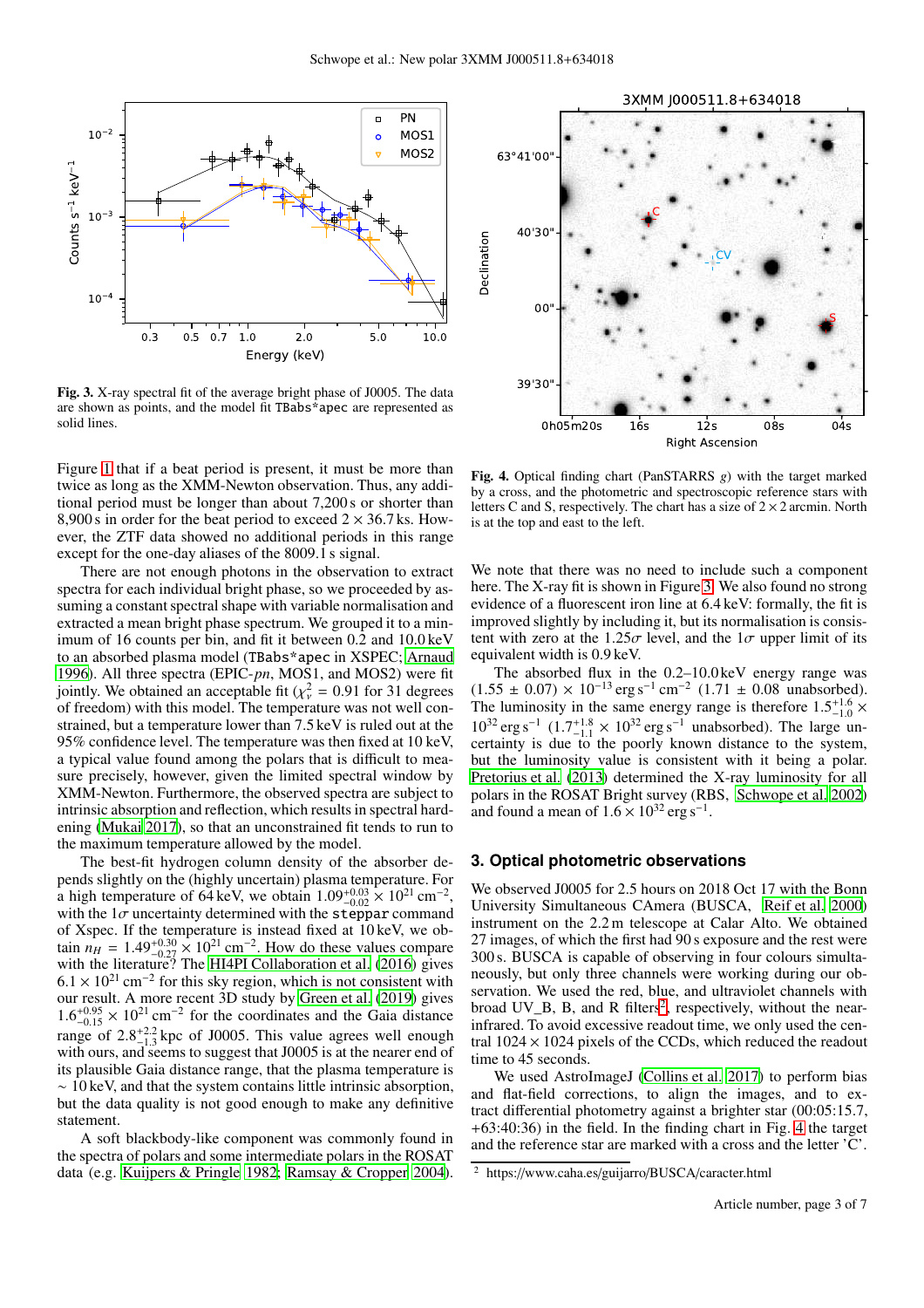To correct the time stamps to the Solar System barycenter, we used Astropy [\(Astropy Collaboration et al. 2018](#page-6-26)). Unfortunately the field is very crowded: the source lies in the Galactic plane, and there is a strip of bad pixel values, caused by the overexposure of a bright nearby star that partially covers the target. To obtain the photometry of J0005, we fit the pixel values of our target with a two-dimensional Gaussian within a rectangular region extending to the strip of bad pixels and obtained the brightness by computing its integral. We repeated this for the reference star.

The light curves of this observation are shown in the middle panel of Figure [2.](#page-1-1) Time was converted into phase using a period of 8009.1 s and an arbitrary zero-point. The BUSCA data show a bright phase with a dip towards the end in all three bands, very reminiscent of the X-ray data. The similarity of the overall shape of the X-ray and BUSCA light curves (width, dip, etc.) suggest a similar origin or region for the optical and X-ray emission near one main accretion pole. For the presentation in Fig. [2,](#page-1-1) the BUSCA data were shifted so that the dips at the end of the bright phase coincide. The comparison star is in the PanSTARRS cat-alogue [\(Chambers et al. 2016\)](#page-6-27) at  $m<sub>g</sub> = 16.66$ ,  $m<sub>r</sub> = 15.5$ . When we consider these to be roughly equivalent to BUSCA blue and red filters, respectively, we estimate the magnitude of J0005 to be about 20 and 21 in red and blue respectively during bright phase, and 22 and 21 in the faint phase. There are no archival UV observations, therefore we cannot estimate the magnitude in the  $UV$ 

The ZTF [\(Masci et al. 2019\)](#page-6-12) lists 355 observations of J0005 in January 2020. These were taken from 2018 May 6 to 2019 June 29 with exposure times of 30 s with time differences between 0.03 and 50 days within one observing season and a median time difference of 1.9 and 1.1 days among the *g*- and *r*-band data, respectively. Of the 335 photometric measurements 128 were obtained with the *g*-filter and 227 with the *r*-filter. While ZTF observed the field of J0005 rather frequently at times, our BUSCA observation falls almost in the middle of a data gap lasting ∼20 days in the ZTF so that no direct comparison of the brightness levels is possible (given the short timescales on which the transition between high and low states may occur). The ZTF shows the source magnitude ranging between 21.6- 19.2 in *g* and 21.1-18.7 in *r*. When the data are inspected in the original time sequence, a clear trend is recognised. In July 2018, the minimum *g*-magnitude was 21.6, and in June 2019, the minimum was about 1 mag brighter, indicating a switch between a low (or reduced) and a high accretion state. The source was always variable by  $1 - 1.5$  magnitudes. The *r* band shows a similar trend in the overall brightness between a minimum around  $r = 21$  in mid-2018 and a minimum around 20 in mid-2019. The large scatter of data is naturally explained by the pronounced short-term variability on the timescale of 2 hours as seen in the BUSCA and the XMM-Newton data. We thus downloaded the data, which already have heliocentric timestamps, and sought periodicities using the analysis-of-variance method (AoV; e.g. [Schwarzenberg-Czerny 1989](#page-6-28)) on the datasets from the two filters individually. We did so by searching periodicities directly in the observed data thus ignoring the overall brightness trends.

There was an obvious signal at around 8009 s. For the *r* and *g* filters we obtained periods of  $8,009.1\pm0.2$  s and  $8,009.5\pm66.2$  s, with  $1\sigma$  uncertainties calculated using the bootstrap method [\(Efron 1979\)](#page-6-29). For the rest of the analysis, we take the period to be 8,009.1 s.

The ZTF light curves in *r* and *g* filters, folded on the orbital period using 25 phase bins, are shown in the bottom panel of Figure [2.](#page-1-1) The data are plotted as small dots and the phase-averaged data as solid lines. There is no dip at the end of the bright phase,



<span id="page-3-1"></span>Fig. 5. LBT spectra obtained on 2019 November 24. The spectra are arranged in time sequence from bottom to top. Spectra 2 and 3 were shifted vertically by 0.3 and 0.6 flux units.



<span id="page-3-2"></span>Fig. 6. Detail of LBT spectra obtained on 2019 November 24, showing the variability of the  $H\hat{B}$  and the HeII 4686 emission lines. The spectra are arranged in time sequence from bottom to top. Spectra 2 and 3 were shifted vertically by 0.5 and 1.0 flux units.

as there was in the BUSCA data, but both sets of optical observations show a period of decreased luminosity in the middle of the bright phase.

## **4. LBT spectroscopy**

J0005 was observed spectroscopically with the LBT, which was equipped with the two multi-object double spectrographs (MODS) on the night of 2019 November 24. For a description of MODS, see [Pogge et al.](#page-6-30) [\(2010\)](#page-6-30). Weather conditions were unstable during that night, but for the three spectra obtained with 600 s exposure each, the conditions were rather stable. The 1.2 arcsec segmented long slit allowed us to place a second object on the slit with the PanSTARRS designation PSO J000513.565+634025.950. This was used to correct for slit losses. A dispersion solution was found using arc lamp spectra that were obtained two days before the observations of the target star. The standard star Feige 110 was observed through a wide slit (5 arcsec) during the same night as our target. The data were pre-reduced (bias- and flat-field correction) with the  $\text{modsCCDRed software}^3$  $\text{modsCCDRed software}^3$ , while the wavelength calibration, the

<span id="page-3-0"></span>http://www.astronomy.ohio-state.edu/MODS/Software/modsCCDRed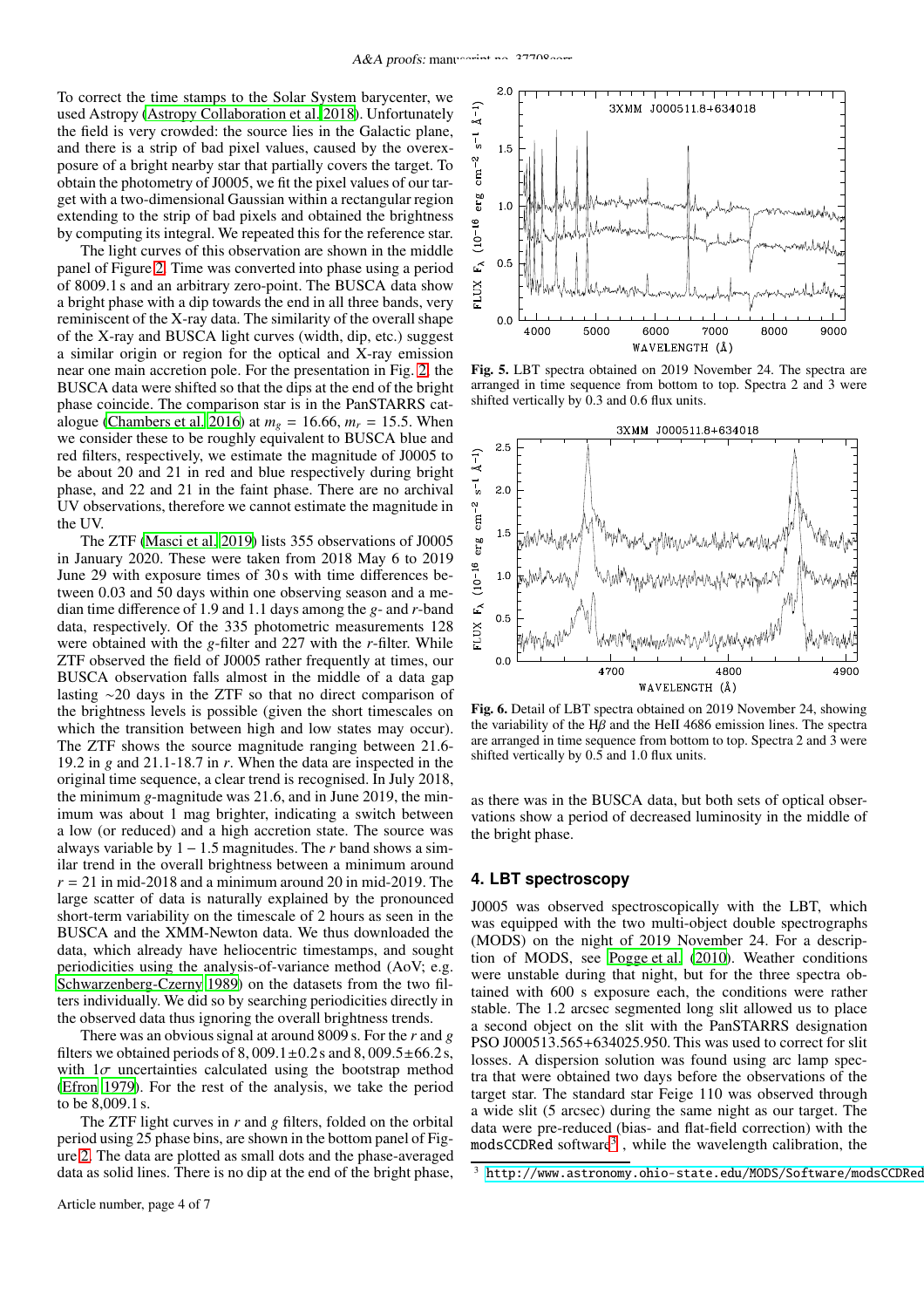<span id="page-4-0"></span>

|  | Table 1. Emission line parameters determined in the mean LBT spectra |  |  |  |  |  |
|--|----------------------------------------------------------------------|--|--|--|--|--|
|--|----------------------------------------------------------------------|--|--|--|--|--|

| Line             | FWHM (Å) | EW(A)   |
|------------------|----------|---------|
| He               | 11.6     | $-26.8$ |
| $H\delta$        | 10.9     | $-21.0$ |
| $H\gamma$        | 11.6     | $-24.2$ |
| HeI 4471         | 14.0     | $-8.0$  |
| <b>HeII</b> 4686 | 12.0     | $-20.4$ |
| $H\beta$         | 13.3     | $-28.0$ |
| HeI 4921         | 15.3     | $-4.1$  |
| HeI 5015         | 12.0     | $-3.8$  |
| <b>HeII</b> 5411 | 14.5     | $-3.2$  |
| Hel 5875         | 13.4     | $-10.7$ |
| $H\alpha$        | 14.8     | $-34.9$ |
| HeI 6678         | 12.4     | $-5.2$  |
| HeI 7065         | 9.7      | $-3.5$  |
| CaII 8498†       | 10.9     | $-1.9$  |
| CaII 8542†       | 15.6     | $-3.7$  |
| CaII 8662†       | 8.9      | $-3.0$  |
|                  | . .      |         |

† the CaII triplet lines might be blended with P10, P12, and P13, respectively

spectral extraction, the flux calibration and the photometric correction using the second object on the slit were performed with ESO-MIDAS.

Useful spectral information was extracted between 3780 Å and 9200 Å with a full width at half-maximum (FWHM) spectral resolution of  $2.3 \text{ Å}$  in the blue arms and  $3.5 \text{ Å}$  in the red arms of the two spectrographs (below and above the wavelength split at about  $5500 \text{ Å}$  given by the dichroic used). The data from MODS1 and MODS2 were obtained with a negligible timing offset so that the data from both spectrographs were averaged. We estimate that the finally achieved overall photometric accuracy of our spectra is about 20%.

The three spectra obtained with mid-exposure times at MJD 58811.251448, 58811.259682, and 58811.267996 are shown in Figs. [5](#page-3-1) and [6](#page-3-2) to illustrate the brightness distribution over the full spectral range covered in the former and to focus on the strong HeII 4686 and H $\beta$  emission lines in the latter figure. The overall brightness in *g* and *r* filters for the three spectra was  $g = 20.5, 20.0, 20.1,$  and  $r = 20.1, 19.5, 19.4$ , respectively, therefore the source appeared to be brighter in November 2019 than in previous observations by about half a magnitude. Pronounced continuum variability was clearly present. The first spectrum was probably taken during the photometric faint phase, while the two following spectra were taken during the bright phase. While the faint-phase spectrum is flat in  $F_{\lambda}$ , the two bright-phase spectra display a distinct spectral maximum at 5500 Å.

The emission lines have strongly variable profiles. A narrow and a broad line can be discerned in the first two spectra. The full width at zero intensity (FWZI) of HeII 4686 is around  $3000 \text{ km s}^{-1}$  in the mean of the three spectra. A few further emission line parameters of prominent H, He, and Ca lines lines are listed in Table [1.](#page-4-0) The values given there are based on a Gaussian fit to the emission lines in the mean of the three spectra. They are indicative only because such values are seen to be strongly phase-dependent in other systems (e.g. [Schwope et](#page-6-31) al. [1997\)](#page-6-31). The FWHM of the narrow emission lines of HeII 4686 is 3.6 Å, that of the Balmer lines is larger at  $5 - 6$  Å, respectively. The Bowen blend CIII/NIII is weakly detected. Its presence indicates a photo-ionising source of radiation. The behaviour of the continuum, its shape and variability, and the composition of the emission line spectrum, the line parameters, the high ratio of the equivalent widths  $EW(HeII 4868)/EW(H\beta) \sim 0.7$ : all these properties are very reminiscent of an origin in a polar (e.g. [Schwope et al. 1997,](#page-6-31) [2000;](#page-6-32) [Szkody et al. 2011](#page-6-33)). The narrow emission line is naturally identified with emission from the irradiated side of the donor star, while the broad emission line originates in streaming matter between the two stars.

## **5. Discussion and conclusion**

The source 3XMM J000511.8+634018 is almost certainly a polar cataclysmic variable. Only one piece of evidence may be missing: a unique detection of magnetism through Zeeman absorption or cyclotron emission lines, or more generally, through the detection of a strongly polarimetric signal. Otherwise, J0005 shows all the hallmarks of a polar from the X-ray and optical data presented here. Evidence in the X-ray regime is derived from the timing and spectral behaviour, and from its luminosity. The thermal X-ray spectrum is typical for this class, as are the characteristic bright and faint phases that arise when the accreting pole rotates in and out of view. The X-ray and optical brightness are modulated with a period of 2.2 hours, which in the first instance indicates the spin period of the white dwarf and for most (∼95%) objects of this class also the orbital period of the binary. At this orbital period, the object is placed at the bottom end of the orbital period gap of non-magnetic CVs. The period distribution and the location of the new source therein are further discussed below.

Evidence in the optical regime for a polar classification is derived from the shape of the light curves and the identification spectra. Optical light curves are modulated on the same periodicity as the X-ray light curve. The double-humped shape of the optical light curve is reminiscent of cyclotron beaming (see e.g. [Schwope et al. 2003,](#page-6-34) for a similar light curve). The cyclotron spectrum peaks at around  $5500 \text{ Å}$ . This wavelength approximately amrks the transition from the optically thick part of the cyclotron spectrum at long wavelengths to the optically thin part at short wavelengths. Because our spectra are slightly noisy and most of the observed part of the spectra is in the optically thick regime, we did not find cyclotron harmonic humps that would have allowed a direct measurement of the magnetic field strength. However, other polars with similar spectral appearance had measured magnetic field strength between  $B =$ 20−25MG (e.g. V834 Cen and MR Ser, [Schwope & Beuermann](#page-6-35) [1990;](#page-6-35) [Schwope et al. 1993](#page-6-36), respectively).

The emission line pattern observed with the LBT can be explained through its similarity to objects that were observed with full phase coverage and with high time and spectral resolution (see e.g. [Schwope et al. 1997,](#page-6-31) for the case of HU Aqr, their Figure 4). The merging broad and narrow emission lines suggest that the LBT spectra were obtained between binary phases 0.5 and 0.7. At phase ∼0.5 (first spectrum), we typically see the highest blue-shift of the broad component, which originates from streaming matter, and the narrow emission line (NEL) has zero velocity. In the following spectra, the NEL becomes blue-shifted while the observer sees the streaming matter more from the side at lower velocities. At phase ∼0.7, the line components can no longer be uniquely distinguished. When the streaming matter is seen from the side, the projected velocities in the stream come close to zero, thus mimicking a true NEL. In sum, the emission line variability leaves little doubt about the polar nature of J0005.

The luminosity dip at the end of the bright phase is evident in X-rays and all three BUSCA light curves, but it is not visible in the ZTF data. X-ray and optical absorption signatures may arise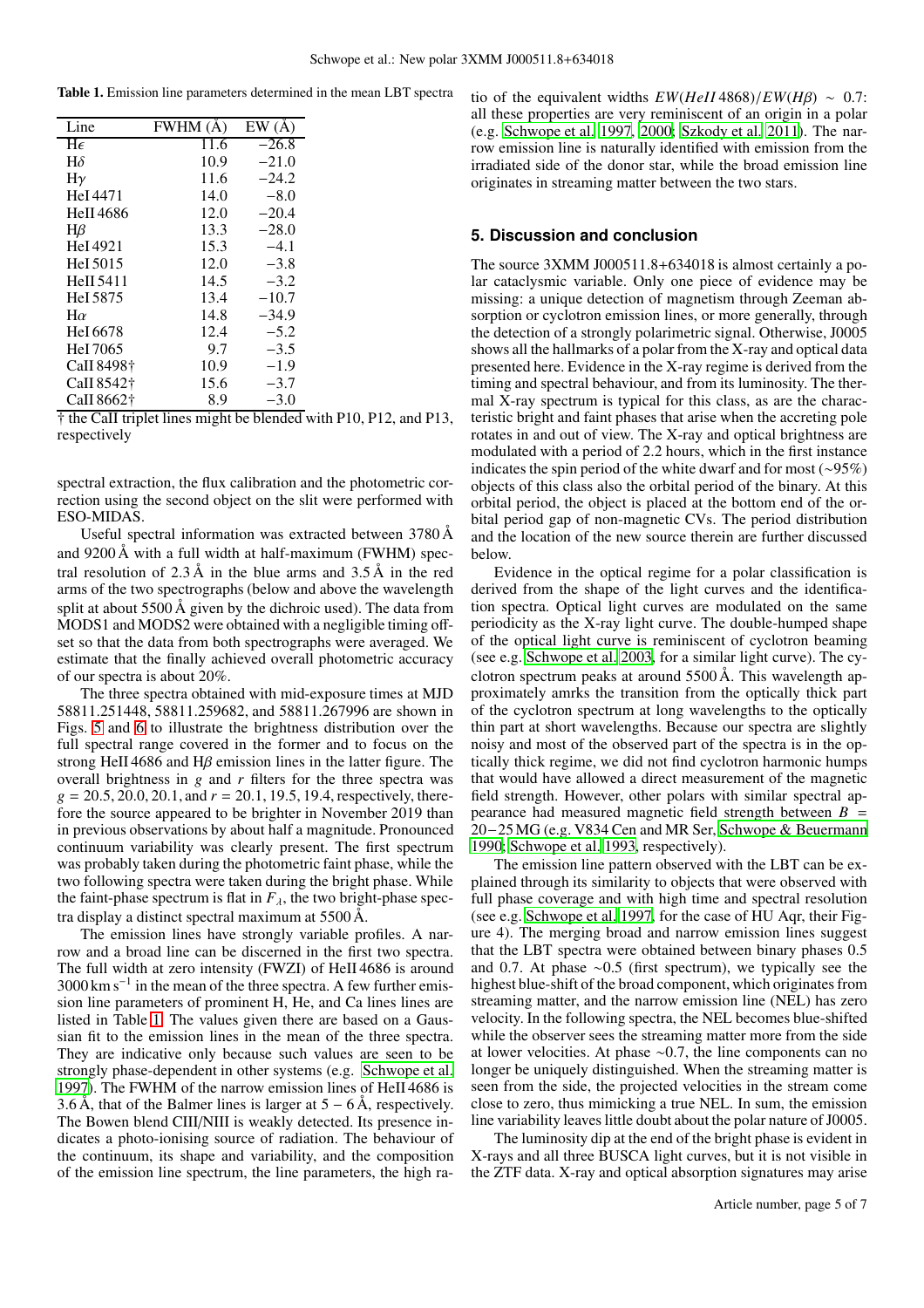from an eclipse of the white dwarf by the donor star and by intervening matter in the accretion flow. The lack of dips in the ZTF data favours the latter explanation, although the absence of dips in ZTF data should not be over-interpreted. The integration times in the ZTF is only 30 s; dips are known to be highly variable in phase, they are not monolithic, but may show internal structure. Hence the short ZTF exposures may simply have missed the dip at those times. Such stream dips are seen often in polars, but J0005 is unusual because the dip occurs at the end of the bright phase rather than near the middle. This means that the accreting matter runs far around the white dwarf in the orbital plane before it is threaded onto magnetic field lines and then moves back towards the binary meridian. Because there is no evidence for this dip in the ZTF data, this might mean that the described accretion geometry might at times become even more extreme so that the stream never crosses the line of sight towards the accretion spot, but appears later in phase. This could be understood as an indication of asynchronous rotation, but remains speculative for now.

The X-ray spectral fit shows a somewhat low hydrogen column density for a source near the Galactic plane (galactic coordinates of J0005 are  $l^{\text{II}} = 117.83^{\circ}$  and  $b^{\text{II}} = 1.26^{\circ}$ ). We therefore tentatively infer that J0005 is at the nearer end of the very uncertain distance measurement  $(2.8^{+2.2}_{-1.3}$  kpc). A smaller distance would give an X-ray luminosity of about  $5 \times 10^{31}$  erg s<sup>-1</sup>, similar to that of other period-gap polars (e.g. 2PBC J0658.0-1746; [Bernardini et al. 2019\)](#page-6-37).

The X-ray spectrum is not of very high quality, but at the signal-to-noise ratio we achieved, we did not find evidence for the ubiquitous luminous soft-radiation component found in all polars prior to the XMM-Newton era. The current finding (or non-finding of a soft component) adds to several other nondetections in XMM-Newton discovered polars (see [Webb et al.](#page-6-3) [2018,](#page-6-3) for two recent examples and further references therein). The intrinsic X-ray spectrum of a parent polar sample remains unknown.

The companion does not eclipse the accreting white dwarf. The system seems to have one dominant pole. This primary pole is only visible a little over half the spin phase, and a stream dip was observed at X-ray and optical wavelengths, which suggests an inclination angle in the range  $50^{\circ} < i < 75^{\circ}$ .

The bright phases of J0005 show significant variability from one cycle to the next in X-rays, but there is no evidence for a beat period such as might be seen in a slightly asynchronous polar. Only five asynchronous polars are known. J0005 might be another example, but repeated spectroscopic observations with full phase coverage are required to establish a precise value of the orbital period. Further photometric monitoring is likewise required to assess whether the white dwarf rotates truly synchronously.

When we use  $f_x = 1.7 \times 10^{-13}$  erg cm<sup>-2</sup> s<sup>-1</sup> and  $g = 20$  (maximum brightness) to compute the ratio of X-ray to optical flux, the achieved value of ∼0.6 compares well with other X-ray selected CVs (see e.g. [Comparat et al. 2019,](#page-6-38) their figure 11). This does not further constrain the sub-type, however.

The final part of this paper is devoted to a discussion of the orbital period distribution of the polars, motivated by our observation that the period of J0005 seems to lie within the famous period gap between 2 and 3 hours. The period distribution encodes the birth rate and the secular evolution of the CVs and is thus of fundamental relevance for an understanding of the evolution of the close binaries. The existence of the period gap and its width are usually explained by the disrupted magnetic braking model (DBM, [Rappaport et al. 1983](#page-6-39)). Above the gap, the evolution of the binaries is driven mainly by magnetic braking.



<span id="page-5-0"></span>Fig. 7. Normalised cumulative (blue) and binned (red) orbital period distribution of the polars. The location of J0005 is indicated with an arrow. the bin width is 1 min, the highest bin has five members. The ordinate scale is valid for the cumulative distribution. The dashed lines indicate the lower and upper bounds of the period gap as determined by [Knigge et al.](#page-6-6) [\(2011](#page-6-6))

The upper bound  $P_+$  marks the period (hence the mass of the secondary) where the donor star becomes fully convective and the large-scale ordered magnetic field is assumed to break down. The evolution through the gap without mass transfer and at short periods is driven mainly by gravitational radiation.

The evolution of the CVs through the properties of their donor stars was intensively studied by [Knigge et al. \(2011](#page-6-6)), who also determined the locations of the lower and upper bounds of the gap as  $P_$  = 2.15 hours and  $P_$  = 3.18 hours. Most studies, including that of [Knigge et al.](#page-6-6) [\(2011\)](#page-6-6), describe the evolution of non-magnetic CVs. The magnetic CVs seem to behave differently. [Pretorius et al. \(2013\)](#page-6-7) noted the presence of a period gap that they found to be less pronounced than that of the nonmagnetic CVs. [Pala et al.](#page-6-8) [\(2019\)](#page-6-8) noted an unexpected high fraction of 36% of magnetic CVs in their volume-limited sample of 42 objects and concluded that future population synthesis models need to take magnetic objects into account. A first attempt in this direction was recently presented by [Belloni et al.](#page-6-40) [\(2020\)](#page-6-40).

Starting with the last edition of the catalogue of [Ritter & Kolb](#page-6-9) [\(2003\)](#page-6-9) and adding occasional reports of new polars in the literature, we count 140 objects with measured orbital periods. The periods range from 79 minutes to 480 minutes. Their distribution is shown in Fig. [7](#page-5-0) in a binned and an un-binned (cumulative) form. The location of J0005 is indicated by an arrow, and the bounds of the gap as determined by [Knigge et al.](#page-6-6) [\(2011\)](#page-6-6) are shown as well. The distribution shows a gap, but its lower bound *P*<sup>−</sup> is not found at 2.15 hours (129 min), but at a longer period. The cumulative distribution shows two jumps after which a flattening of the distribution is seen, one at 137 min, the other at 145 min. Hence we have two candidates for *P*<sup>−</sup> in the period distribution of the polars. At a period of 133.5 min, J0005 lies very close to the shorter of the two periods. Given the small number of polars at long orbital periods, it is difficult if not impossible to determine a precise value of  $P_+$  for the polars. The data are compatible with the same value as for the non-magnetic CVs.

The DBM assumes that the donor stars are driven out of equilibrium above the gap (too large radii for the given mass compared to main-sequence stars of the same mass) and relax to their main-sequence radius below the Roche surface when